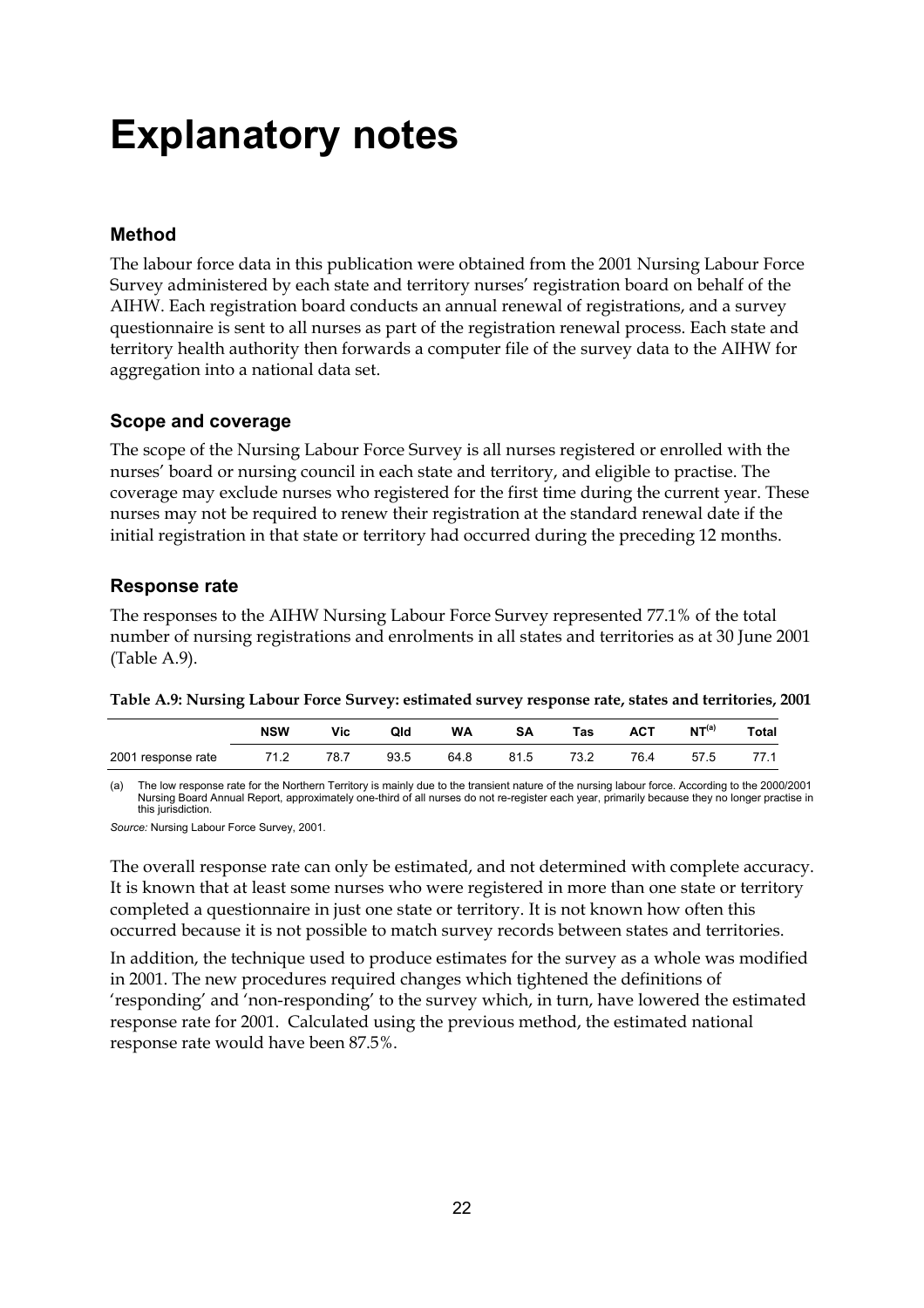## **Collection timing**

The labour force survey is conducted by the nurses' registration board in each state and territory in conjunction with the annual renewal of licences to practise. Therefore, the timing of the survey depends on the licence renewal procedure that operates in each jurisdiction. As the renewal of registration in New South Wales is due on the anniversary of initial registration, the survey is conducted throughout the calendar year. South Australia has four renewal periods each year, with about a quarter of nurses registered in each period. The remaining states and territories have annual renewals due by a fixed date. The collection period in each state and territory is shown schematically in Table A.10.

|                                     | 2001        |                    |     |     |     |     |     |     |     |     |     |     |     |     |
|-------------------------------------|-------------|--------------------|-----|-----|-----|-----|-----|-----|-----|-----|-----|-----|-----|-----|
| State/territory                     | Nov<br>2000 | <b>Dec</b><br>2000 | Jan | Feb | Mar | Apr | May | Jun | Jul | Aug | Sep | Oct | Nov | Dec |
| <b>New South Wales</b>              |             |                    |     |     |     |     |     |     |     |     |     |     |     |     |
| Victoria                            |             |                    |     |     |     |     |     |     |     |     |     |     |     |     |
| Queensland                          |             |                    |     |     |     |     |     |     |     |     |     |     |     |     |
| Western Australia                   |             |                    |     |     |     |     |     |     |     |     |     |     |     |     |
| South Australia                     |             |                    |     |     |     |     |     |     |     |     |     |     |     |     |
| Tasmania                            |             |                    |     |     |     |     |     |     |     |     |     |     |     |     |
| <b>Australian Capital Territory</b> |             |                    |     |     |     |     |     |     |     |     |     |     |     |     |
| Northern Territory                  |             |                    |     |     |     |     |     |     |     |     |     |     |     |     |

*Source:* State and territory registration boards.

#### **Notes on the AIHW labour force estimates**

The figures produced from the Nursing Labour Force Survey are estimates only. Not all nurses who were sent a questionnaire responded to the survey. Estimates of the whole nursing population are based on survey data from renewals that have been weighted to match the available registration information. In 2001, complete registration data (comprising total registrations/enrolments by age and sex) were available for four jurisdictions (New South Wales, Queensland, South Australia and Tasmania). For Victoria, weighting was based on division of nursing and sex data from registrations and age data from respondents, whereas Western Australia, the Australian Capital Territory and the Northern Territory were based entirely on the total numbers of registrations/enrolments and respondents' characteristics.

Additional estimation has been made for survey respondents for whom age, sex and labour force status were not known, either because some survey questions were incomplete or because nurses' board registration data were incomplete or not provided. Where registration data were not available, it was assumed in the estimation that survey non-respondents in each state/territory had the same characteristics as respondents. This process may overestimate the numbers of nurses in the labour force in each state and territory if nonrespondents are more likely to be those with multiple registration or those not in the nursing labour force. This survey error will be greater in the two territories, which have a higher proportion of nurses registered in other jurisdictions, and lower proportions of nurses practising solely in the territories.

Rounding of estimates may result in numbers not adding up to totals in some tables.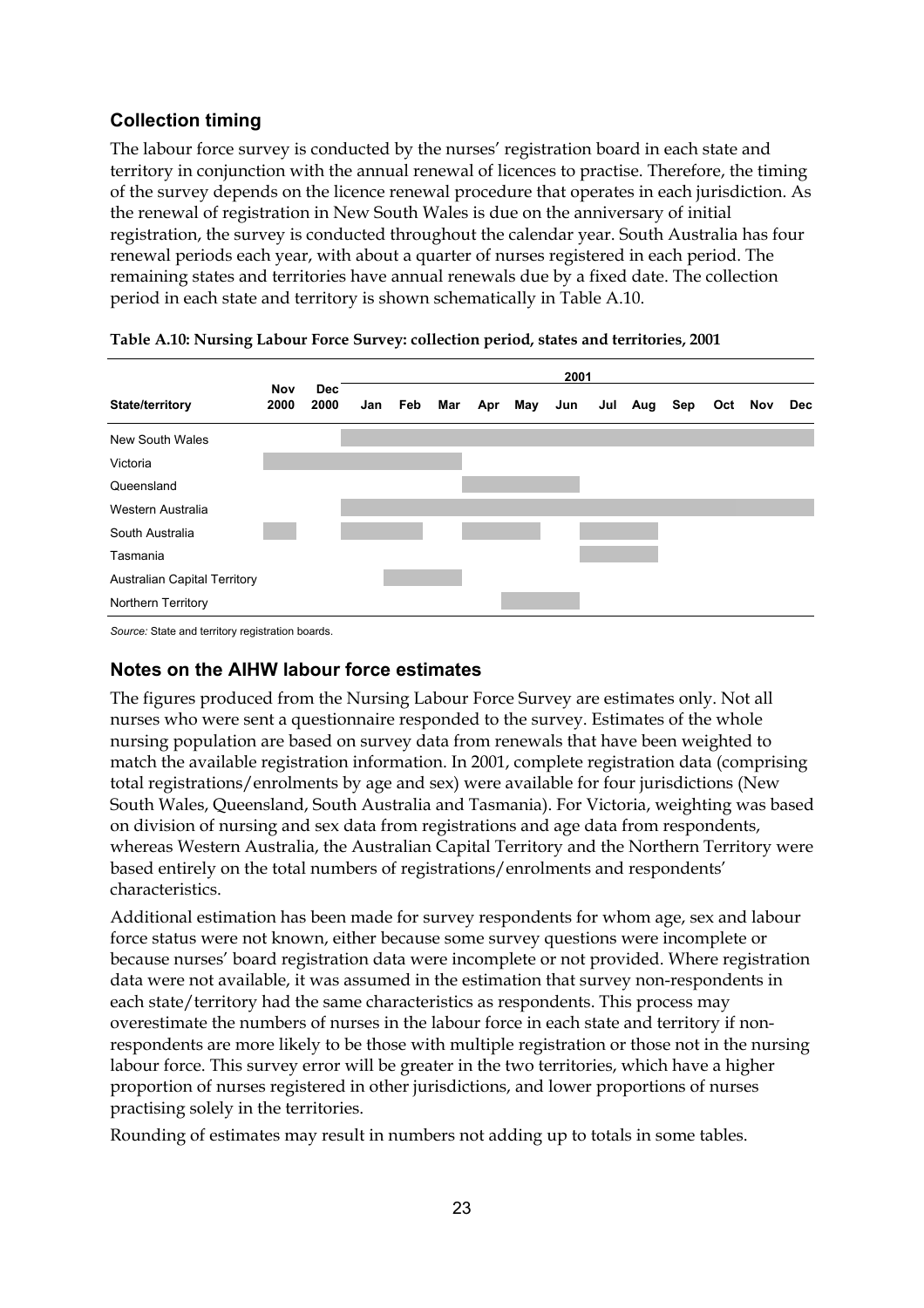# **Glossary**

## **Employed nurse**

A nurse who worked mainly or solely in a particular state or territory. Nurses registered in more than one state or territory are assigned to the jurisdiction in which they mainly worked (i.e. worked the most hours).

## **Enrolled nurse**

A nurse who is on the roll maintained by the state or territory nurses' board or nursing council to practise nursing in that state or territory. The minimum educational requirement for an enrolled nurse is a 1-year diploma from a higher education institution or equivalent from a recognised hospital-based program. It is necessary for a nurse to have practised for a specified minimum period in the past 5 years to maintain enrolment. Enrolled nurses include mothercraft and dental nurses where the educational course requirements may be greater than 1 year but less than a 3-year degree course or equivalent.

## **Geographic classification**

There are several classifications used to differentiate between various regions in Australia. The two main ones used in health labour force planning are the Rural, Remote and Metropolitan Areas (RRMA) classification and the Australian Standard Geographical Classification (ASGC). The Remoteness Area Structure of the ASGC, produced by the Australian Bureau of Statistics (ABS), has been used in this publication to present regional data for nurses. Prior to 2001, the RRMA classification was used. A brief explanation of the classifications is provided below (AIHW in press).

The RRMA classification allocates each Statistical Local Area (SLA) in capital cities and metropolitan centres with a population equal to or greater than 100,000 to the Metropolitan zone and to the RRMA classes of Capital city and Other metropolitan centre respectively. All other SLAs are allocated to either the Rural or Remote zone based on the SLA's score on an index of remoteness.

The Remoteness Area Structure of the ASGC is based on the Accessibility/Remoteness Index of Australia (ARIA+), where the remoteness index value of a point is based on the physical road distance to the nearest town or service in each of five population size classes based on the 2001 Census of Population and Housing. These classes are:

- Major cities of Australia
- Inner regional Australia
- Outer regional Australia
- Remote Australia
- Very remote Australia.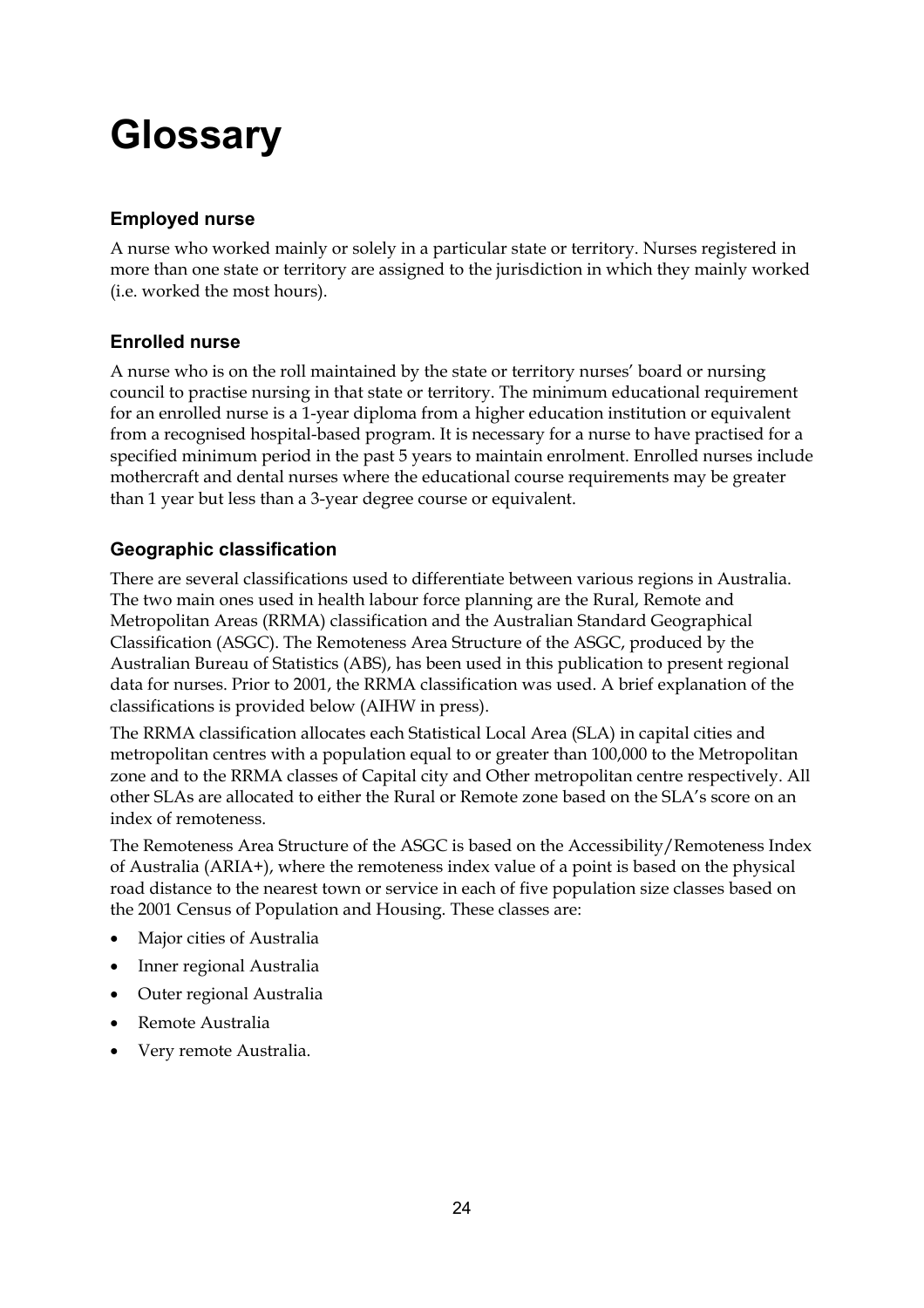### **Hours worked**

The total number of hours worked per week is self-reported by nurses and relates to the usual number of hours worked per week in all nursing-related jobs over the 4 weeks before the survey.

Hours worked exclude time spent on travel between work locations (except travel to call-outs) and unpaid professional and/or voluntary activities. In the editing of survey responses, maximum hours worked per week were limited to 99 hours per week.

In this publication the Australian Bureau of Statistics definition has been used for the cut-off for full-time and part-time work:

- *full-time:* 35 hours or more per week
- *part-time:* less than 35 hours per week.

### **Nursing labour force**

The nursing labour force (registered and enrolled nurses) in each state and territory includes nurses currently employed in nursing and nurses who are not employed in nursing but are looking for work in nursing.

Registered and enrolled nurses who, at the time of the survey, were on maternity or other extended leave for more than 3 months are employed, and thus part of the nursing labour force. However, in most cross-classified tables for employed nurses, those on extended leave have not been included.

#### **Nursing role**

A description of the job function within the field of nursing of a person with nursing qualifications. The occupations are:

*Nurse clinician:* A registered or enrolled nurse who is mainly involved in the care and treatment of patients, including nursing diagnosis and preventive action.

*Clinician nurse manager:* A registered or enrolled nurse who manages a hospital nursing care unit or other sub-unit of a hospital, nursing home or health care facility, or supervises nursing staff for a particular unit or shift.

*Clinical nurse:* A person who is either a nurse clinician or a clinician nurse manager.

*Administrator:* A person mainly employed in nursing administration.

*Teacher/educator:* A person who teaches or trains persons in nursing for their initial qualification or in advanced skills after initial qualification.

*Researcher:* A person engaged in nursing research.

*Other:* A job function in nursing which is not one of the above—for example, industrial relations or public health activities in nursing.

### **Registered nurse**

A nurse who is on the register maintained by the state or territory nurses board or nursing council to practise nursing in that state or territory. The minimum educational requirement for a registered nurse is a 3-year degree from a tertiary education institution or equivalent from a recognised hospital-based program. To maintain registration, it is necessary for a nurse to have practised for a specified minimum period in the field of nursing in the preceding 5 years.